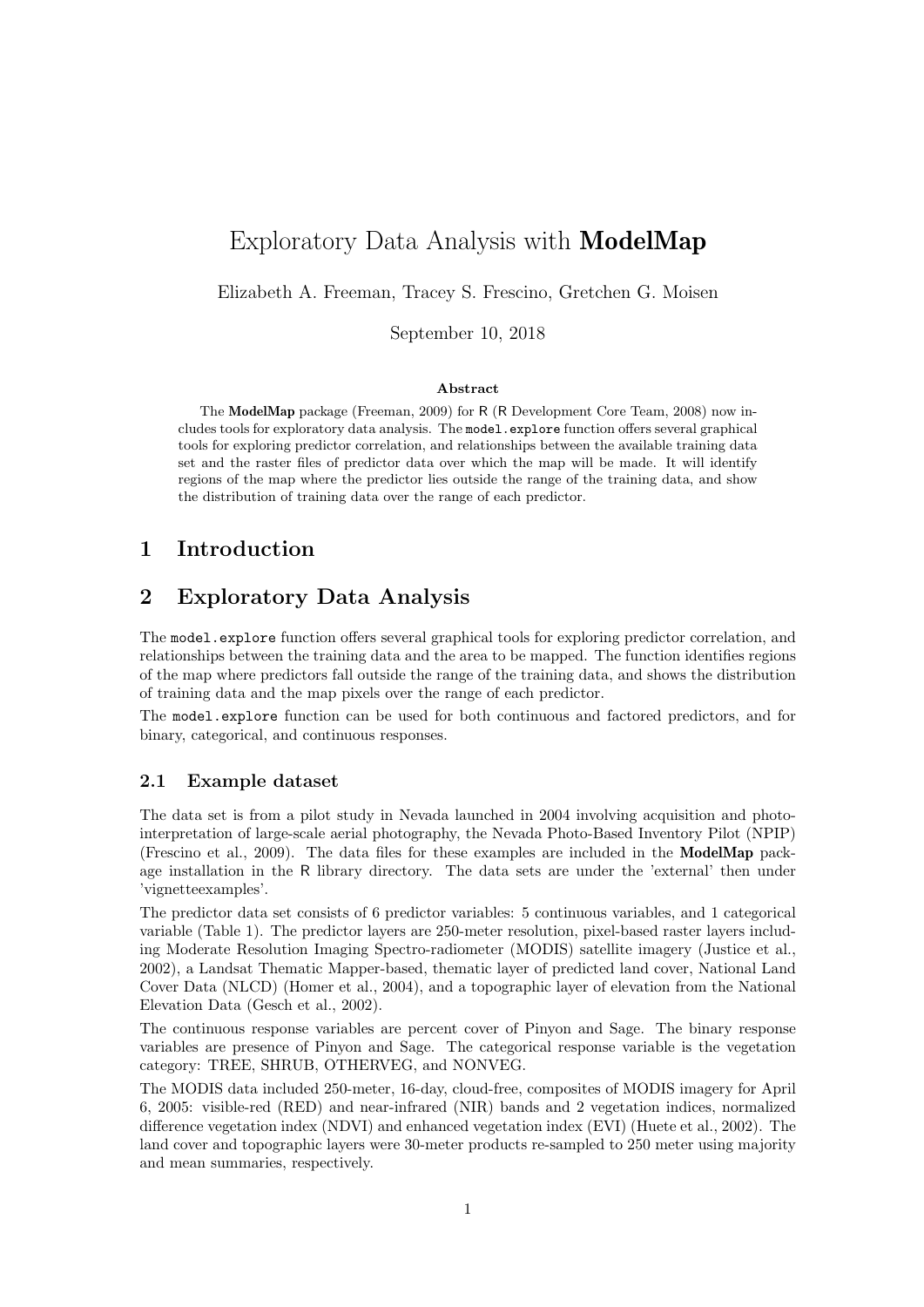| Name                   | Type                           | Description                                  |
|------------------------|--------------------------------|----------------------------------------------|
| ELEV250                | $\overline{\text{Continuous}}$ | 90m NED elevation $(ft)$                     |
|                        |                                | resampled to 250m, average of 49 points      |
| NLCD01 <sub>-250</sub> | Categorical                    | National Land Cover Dataset 2001             |
|                        |                                | resampled to 250m - min. value of 49 points  |
| EVI2005097             | Continuous                     | MODIS Enhanced vegetation index              |
| NDV2005097             | Continuous                     | MODIS Normalized difference vegetation index |
| NIR2005097             | Continuous                     | MODIS Band 2 (Near Infrared)                 |
| RED2005097             | Continuous                     | MODIS Band 1 (Red)                           |

Table 1: Predictor variables

The rectangular subset of Nevada chosen for these maps was deliberately selected to lie along the diagonal edge of the study region to illustrate how ModelMap handles unsampled regions of a rectangle (Figure 2).

## 2.2 Spatial Raster Layers

The ModelMap uses the raster package to read spatial rasters into R. The data for predictive mapping in ModelMap should be in the form of pixel-based raster layers representing the predictors in the model. The layers must be a file type recognizable by the raster package, for example ERDAS Imagine image (single or multi-band) raster data formats, having continuous or categorical data values. If there is more than one raster layer, the layers must have the same extent, projection, and pixel size.

### 2.3 Raster Look Up Table

As with the model.mapmake function, the Raster Look Up Table (rastLUTfn) provides the link between the spatial rasters for map production and the column names of the Training and Test data sets. The Raster Look Up Table can be given as an R data frame specified by the argument rastLUTfn or read in from a CSV file specified by rastLUTfn.

The rastLUTfn must include 3 columns: (1) the full path and base names of the raster file or files; (2) the column headers from the Training and Test data sets for each predictor; (3) the layer (band) number for each predictor. The names (column 2) must match not only the column headers in Training and Test data sets (qdata.trainfn and qdata.testfn), but also the predictor names in the arguments predList and predFactor, and the predictor names in model.obj.

In a windows environment, the function build.rastLUT() may be used to help build the look-uptable with the aid of GUI prompts.

### 2.4 Device Types for Graphical Output

These are complex graphics, and can be slow to produce, particularly for large maps. If the "default" on-screen graphics device is used, it is very important not to move or close the window till model.explore() is completely finished running. If you attempt to close or move or use the scroll wheel while the mouse is hovering over the the graphics device before the function is completed, there is a risk of crashing the entire R session, and loosing work.

Therefore device.type="default" is disabled unless allow.default.graphics is set to TRUE. If you decide to enable device.type="default" then it is recommended that you save all work first.

Otherwise, it is safer to have the output sent directly to a file, by setting device.type="jpeg", "pdf", "png", etc...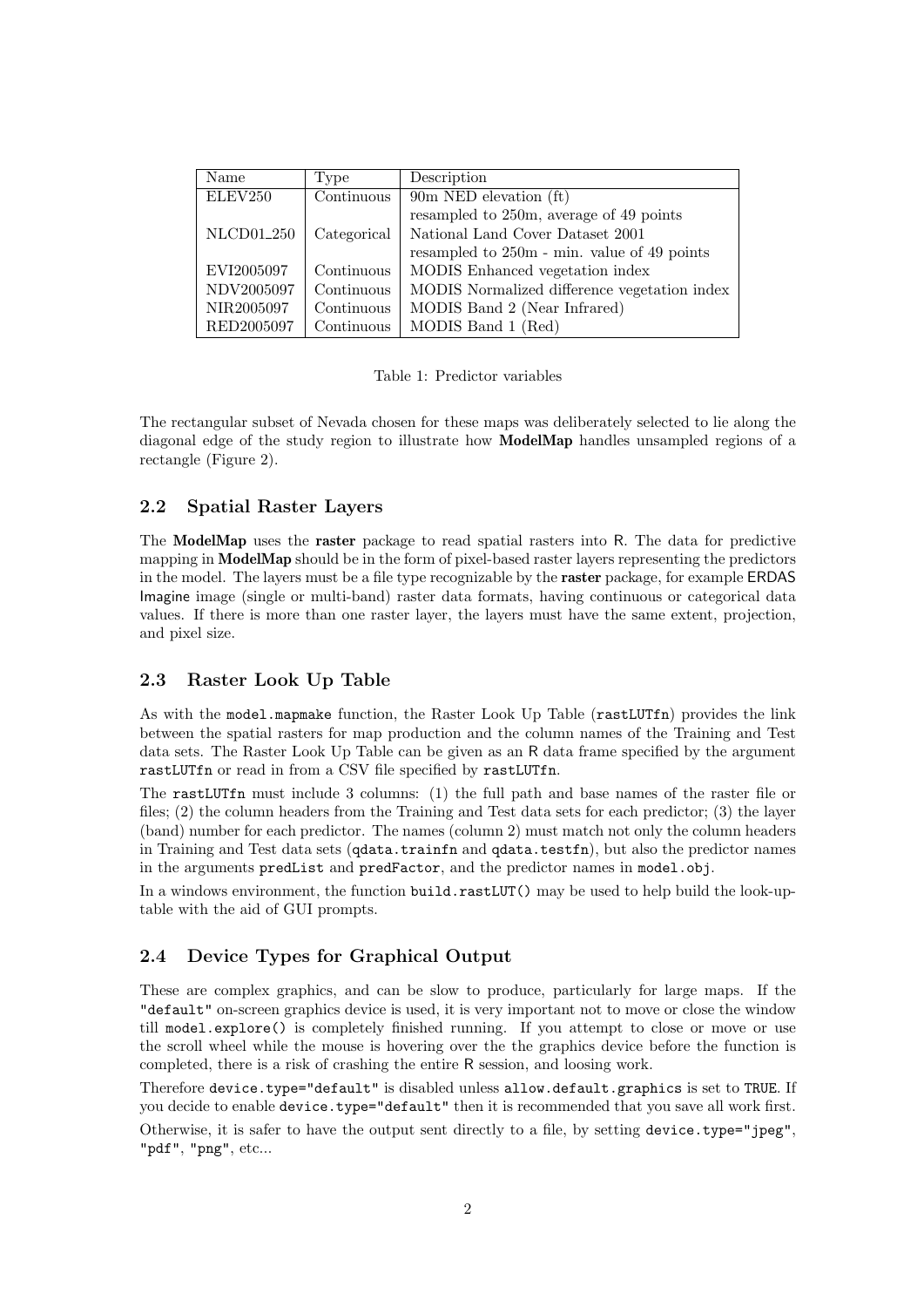## 3 Examples

#### 3.1 Set up

After installing the ModelMap package, find the sample data sets from the R installation and copy them to your working directory. The data consists of five files and is located in the vignette directory of ModelMap, for example, in C:\R\R-2.15.0\library\ModelMap\vignettes.

There are 5 files:

VModelMapData.csv VModelMapData LUT.csv VModelMapData dem ELEVM 250.img VModelMapData modis STK2005097.img VModelMapData nlcd NLCD01 250.img

Load the ModelMap package.

```
R> library("ModelMap")
```
Next define some of the arguments.

Define training and test data file names. Note that the arguments qdata.trainfn and qdata.testfn will accept either character strings giving the file names of CSV files of data, or the data itself in the form of a data frame.

```
R> qdatafn <- "VModelMapData.csv"
R> qdata.trainfn <- "VModelMapData_TRAIN.csv"
R> qdata.testfn <- "VModelMapData_TEST.csv"
```
Define the output folder.

*R> folder <- getwd()*

Split the data into training and test sets. In example 1, an independent test set is used for model validation diagnostics. The function get.test() randomly divides the original data into training and test sets. This function writes the training and test sets to the folder specified by folder, under the file names specified by  $qdata.trainfn$  and  $qdata.testfn$ . If the arguments qdata.trainfn and qdata.testfn are not included, file names will be generated by appending "\_train" and "\_test" to qdatafn.

| R> get.test( | proportion.test=0.2,         |
|--------------|------------------------------|
|              | qdatafn=qdatafn,             |
|              | $seed=42$ ,                  |
|              | folder=folder,               |
|              | qdata.trainfn=qdata.trainfn, |
|              | qdata.testfn=qdata.testfn)   |

Define the predictors and define which predictors are categorical. Example 1 uses five continuous predictors: the four predictor layers from the MODIS imagery plus the topographic elevation layer. As none of the chosen predictors are categorical set predFactor to FALSE.

```
R> predList <- c( "ELEV250",
                 "NLCD01_250",
                 "EVI2005097",
                 "NDV2005097",
                 "NIR2005097",
                 "RED2005097")
R> predFactor <- c("NLCD01_250")
```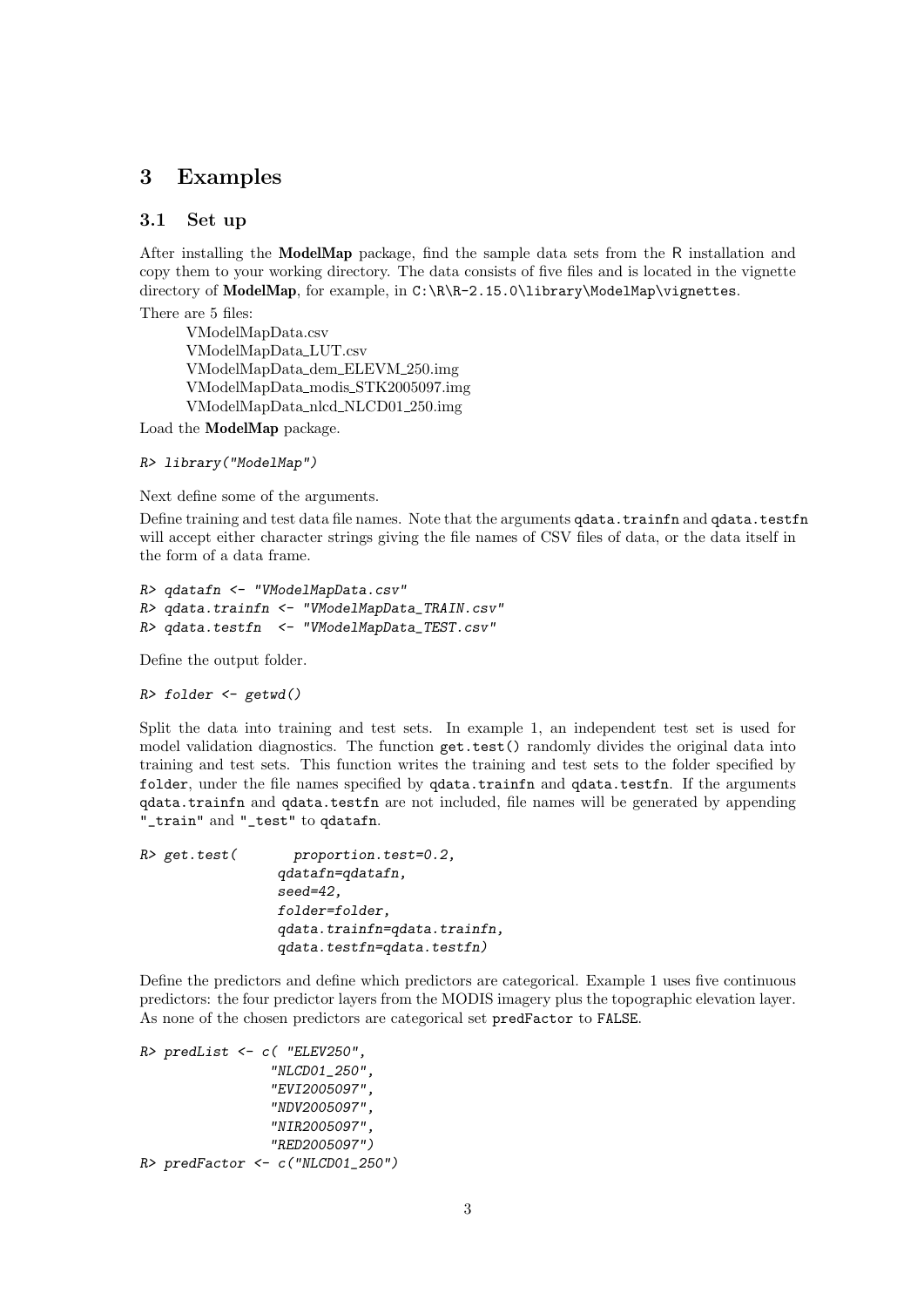

Figure 1: Correlation of continuous predictor variables.

Define the column that contains unique identifiers for each data point. These identifiers will be used to label the output file of observed and predicted values when running model validation.

```
R> unique.rowname <- "ID"
```
Define raster look up table.

```
R> rastLUTfn <- "VModelMapData_LUT.csv"
R> rastLUTfn <- read.table( rastLUTfn,
                             header=FALSE,
                             sep=",",
                             stringsAsFactors=FALSE)
R> rastLUTfn[,1] <- paste(folder,rastLUTfn[,1],sep="/")
```
# 4 Predictor Correlation

The model.explore function uses the **corrplot** package (Wei, 2013) to produce a graphical correlation matrix for all the continuous (non-factored) predictor variables (Figure 1).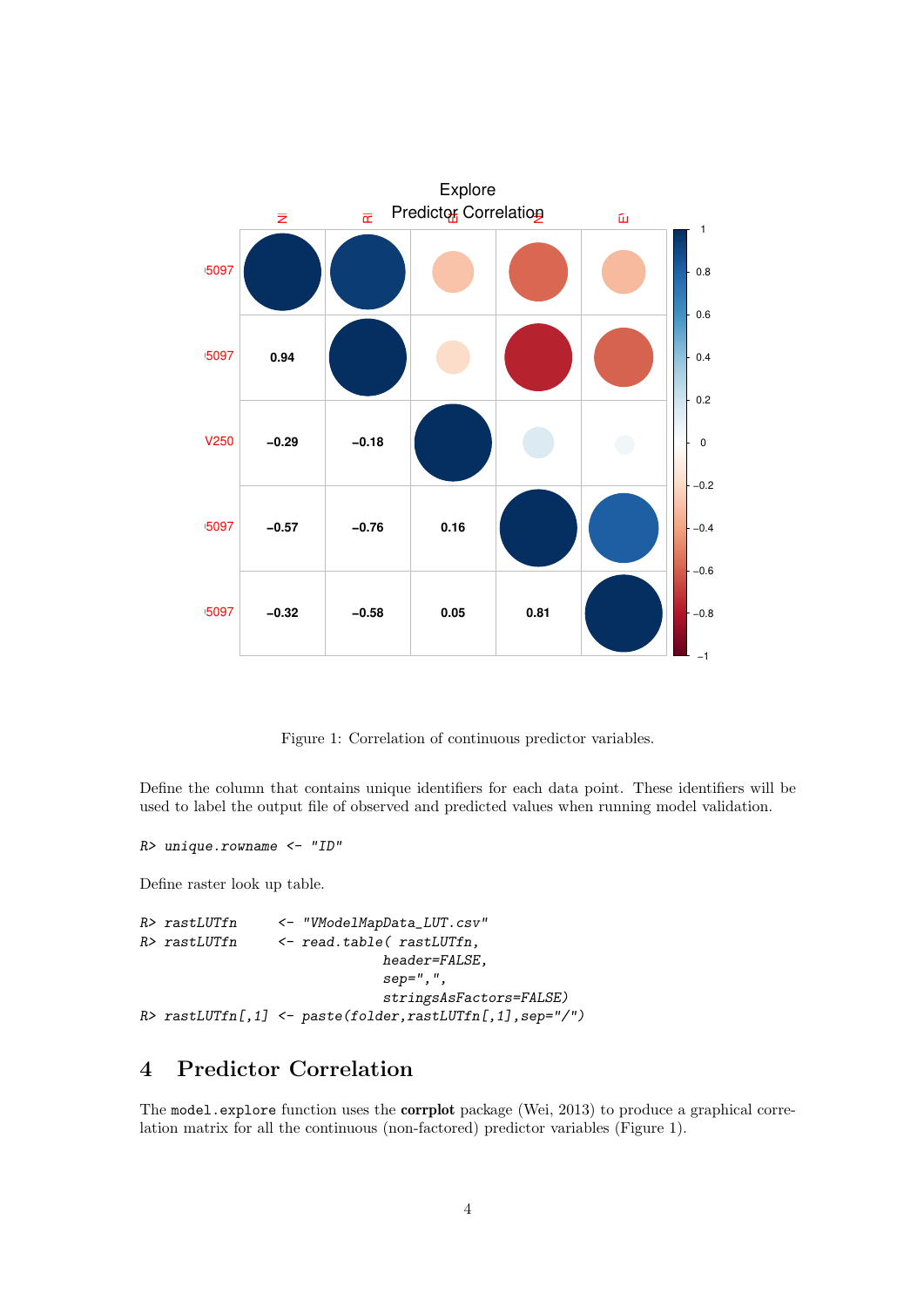## 5 Example 1 - Continuous Response

We will start by looking at Pinyon Percent Cover as a response value.

To produce exploratory plots for all predictor variables and a given response variable call model.explore.

The argument col.ramp allows you to set the color ramp used to map continuous predictors, while the argument col.cat allows you to set the colors used to map the categorical predictors. Note that you can only specify one color ramp and one set of color categories each time you run model.explore. However, you can run model.explore several times on different subsets of your predictor variables. For example, we could run it once with col.ramp=terrain.colors(101) and predList="ELEV250", then run it again with a different color ramp and for the remote sensing predictor variables.

```
R> model.explore( qdata.trainfn=qdata.trainfn,
                folder=folder,
                predList=predList,
                predFactor=predFactor,
                OUTPUTfn="PinyonCover",
                response.name="PINYON",
                response.type="continuous",
                unique.rowname=unique.rowname,
                device.type=c("png"),
                #cex=1.2,
                # Raster arguments
                rastLUTfn=rastLUTfn,
                na.value=-9999,
                # colors for continuous predictors
                col.ramp=terrain.colors(101),
                #colors for categorical predictors
                col.cat=c("wheat1","springgreen2","darkolivegreen4",
                          "darkolivegreen2","yellow","thistle2",
                           "brown2","brown4")
 )
```
5.1 Example 1 - Continuous Predictor - Continuous Response

As an example of a continuous spatial predictor raster, lets look at elevation. The sub-region of the study area used in this vignette contains part of a small mountain range surrounded by plains, and lies along the diagonal southeast edge of Nevada.

It is possible to produce a basic map of elevation (Figure 2) from the raster package alone:

```
R> elevfn <- paste(folder,"/VModelMapData_dem_ELEVM_250.img",sep="")
R> mapgrid <- raster(elevfn)
R> opar <- par(mar=c(4,4,3,6),xpd=NA,mgp=c(3, 2, .3))
R> col.ramp<-terrain.colors(101)
R> zlim <- c(1500,maxValue(mapgrid))
```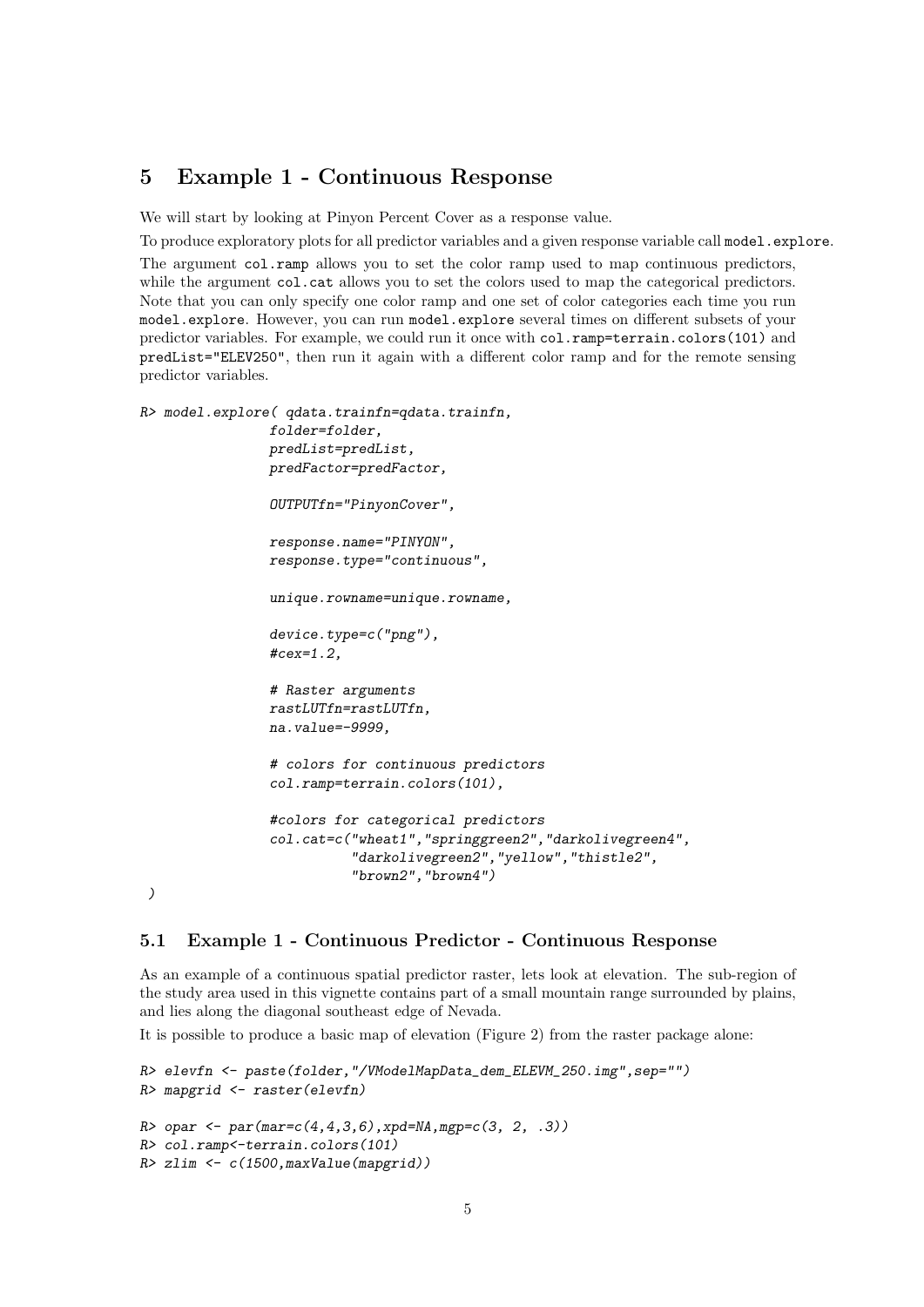```
R> legend.label<-rev(pretty(zlim,n=5))
R> legend.colors<-col.ramp[trunc((legend.label/max(legend.label))*100)+1]
R> legend.label<-paste(legend.label,"m",sep="")
R> legend.label<-paste((7:3)*500,"m")
R> legend.colors<-col.ramp[c(100,75,50,25,1)]
R> image( mapgrid,
        col = col.ramp,
        xlab="", ylab="",
        zlim=zlim,
        asp=1, bty="n", main="")
R> legend( x=xmax(mapgrid),y=ymax(mapgrid),
         legend=legend.label,
         fill=legend.colors,
         bty="n",
         cex=1.2)
R> mtext("Elevation of Study Region",side=3,line=1,cex=1.5)
R> par(opar)
```
However, this map doesn't tell us anything about how this predictor raster relates to the elevations of the training data.

The model.explore functions illustrates graphically the relationships between the training data and the predictor rasters. The map produced by the model.explore function, masks out all pixels with NA values in light gray, and predictor values outside the range of the training data in black. In this vignette, the light gray triangle at the souteast edge of all the maps represents a map region that lies outside of Nevada, and therefore no data was collected.

In the exploratory plot for Pinyon Percent Cover as a function of Elevation (Figure 3) the black regions near the center of the map are where the mountain top reaches elevations higher than any of the training data, therefore any model predictions for this region will be extrapolations. The ranges given in the text below the map indicate the range of the training data and that of the predictor raster. Here you can see that the area covered by the raster ranges from 1560m to 3461m, while the highest training plot was only at 3084m.

The regions of the map that lie outside the range of the training data will be different for each predictor variable. It is up to the user to determine if in the case of their particular model it is worth collecting additional training data to improve predictions in these regions. If it is known that a particular species does not occur above or below a given elevation, then collecting additional training data may not be worth while. For example, if one is interested in mapping Pinyon Pine, high elevation training data is less important than if one is interested in Bristlecone Pine.

The right half of the exploratory graphic has four smaller figures.

The graphic on the upper left is a scatter plot of the response variable (Pinyon percent cover) as a function of the predictor variable (elevation). The red line is a basic Generalized Additive Model (GAM) of the relationship of Response variable to this predictor.

The upper right graphic has box plots of the predictor variable over the training data and the raster pixels. Here you can see that the subsection of the study area used for this vignette is missing the lower elevations from the training data. This is due to the fact that the training data was collected over the entire state of Nevada, while we are using a raster of a tiny section of the state for the vignette.

The graphic on the bottom left is a histogram of the number of training plots by elevation, while the bottom right is a similar histogram of number of map pixels by elevation. The colors in these histograms correspond to the map colors. Again, you can see that the raster we are using is missing any low elevation pixels.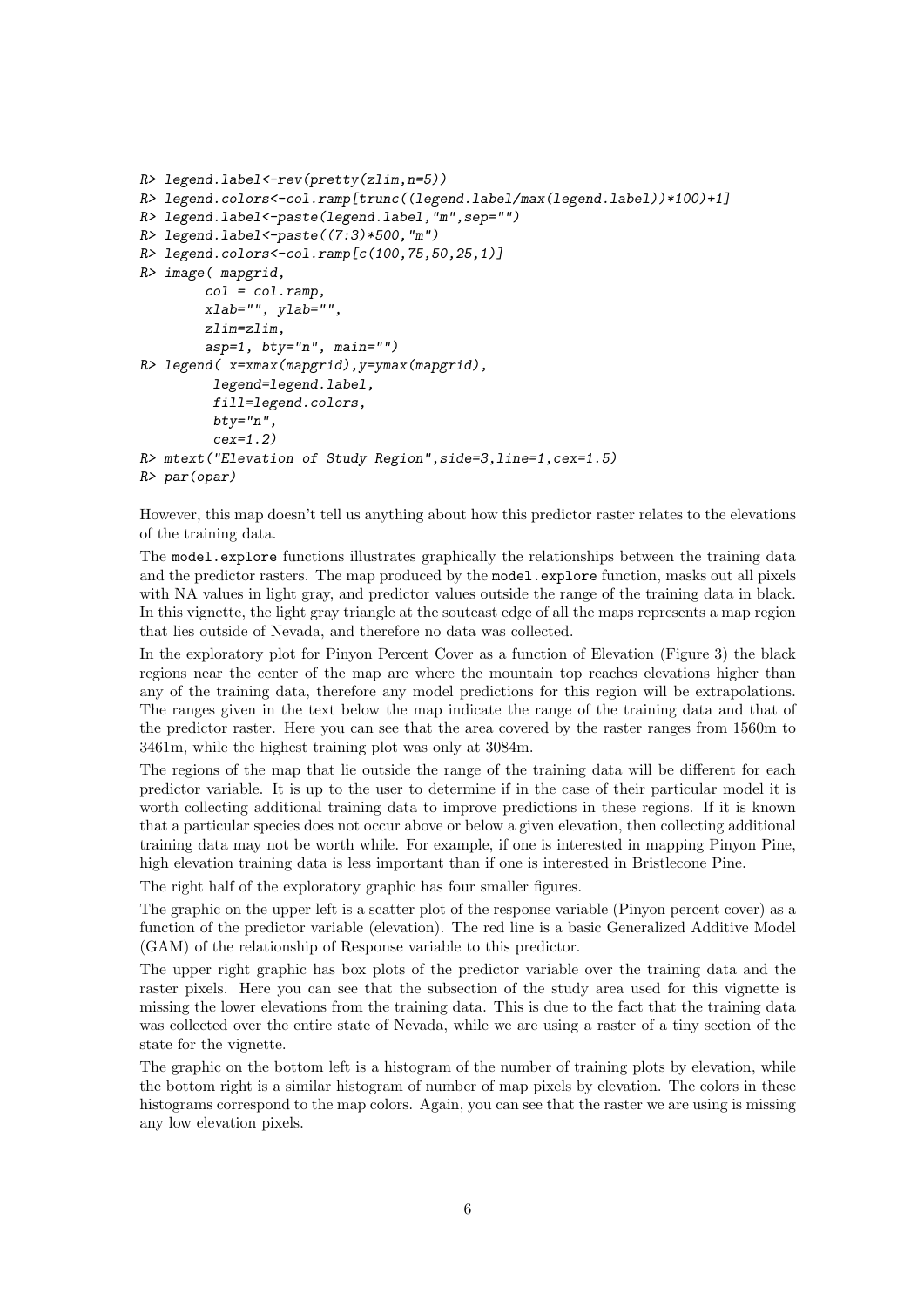

Figure 2: Elevation of study region. Projection: Universal Transverse Mercator (UTM) Zone 11, Datum: NAD83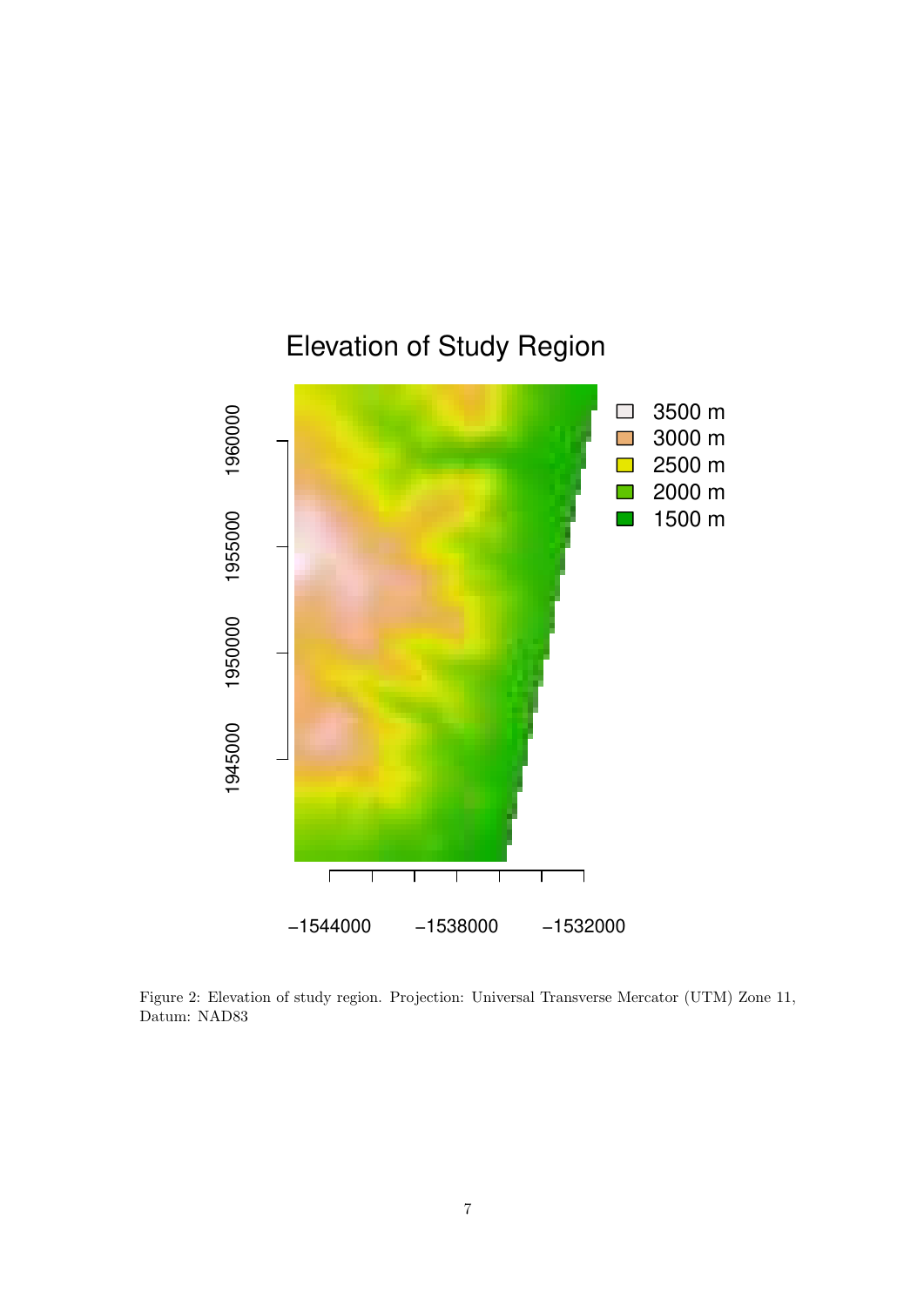## 5.2 Example 1 - Categorical Predictor - Continuous Response

Next we will look at an example of an exploratory plot for a categorical predictor while keeping Pinyon Percent Cover as our continuous response. In this case, we will look at the National Land Cover Data (NLCD) as a predictor (Figure 4).

With categorical predictors, the map masks out categories not found in the training data, and indicates these categories in the map legend with asterisks. In this case, no training data was collected in NLCD classes 41 (deciduous forests) and 43 (mixed forests). The user can then decide to either collect additional training data in these classes, collapse classes (for example, combine deciduous and mixed forests with evergreen forests to create a single "Forest" class), or to leave the original classes, and accept that these pixels will be predicted as "NA".

With categorical predictors, the right side of the exploratory plot gives three bar charts. The top one shows the mean response value for each category in the training data. Here we can see that the only NLCD class present in the training data with any appreciable Pinyon cover is class 42 (evergreen forest).

The middle graphic is a histogram of the number of training plots per NLCD class, while the bottom graphic shows the number of map pixels per NLCD class.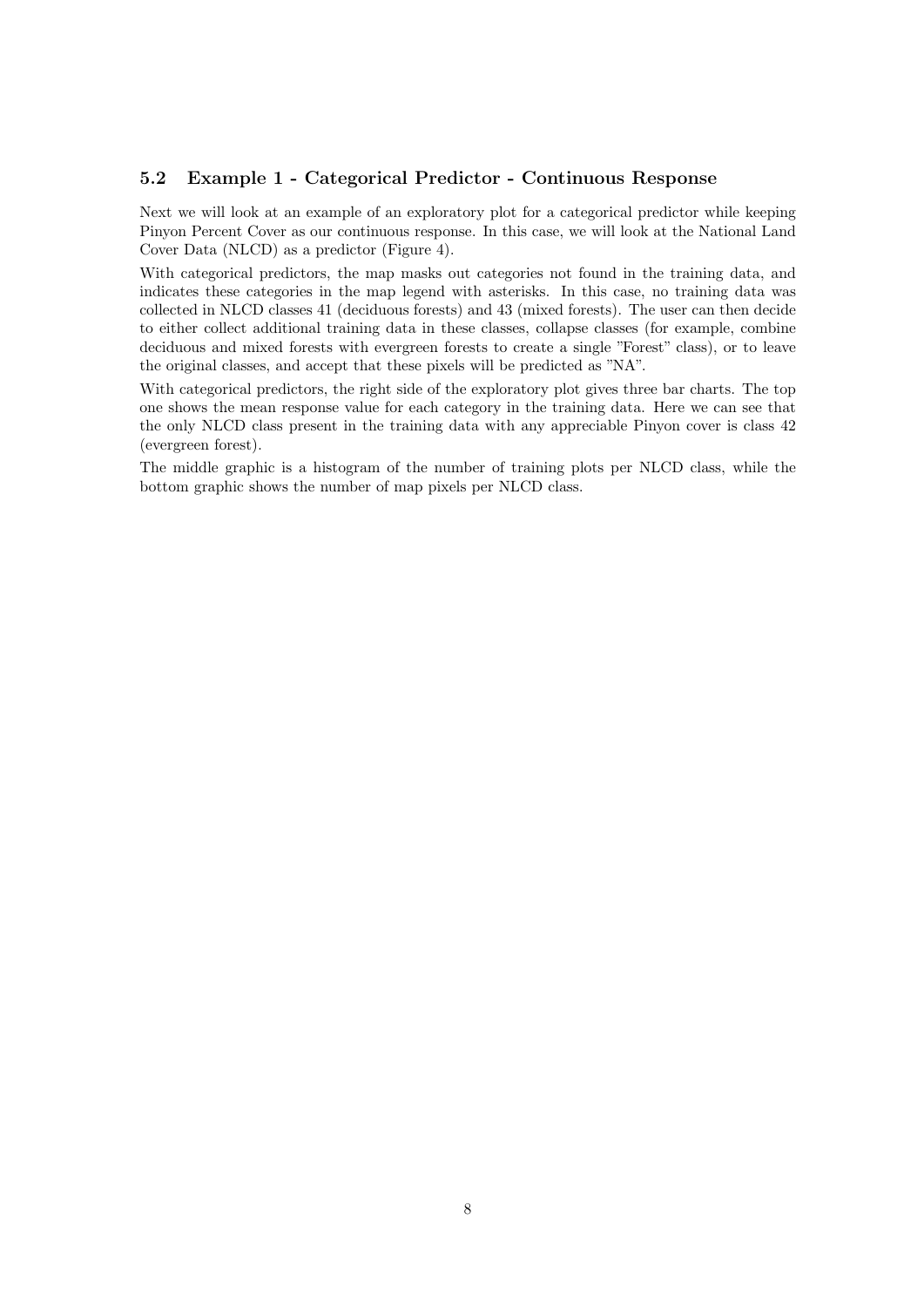

Figure 3: Exploratory plot for continuous predictor (elevation) and continuous response (Percent Cover of Pinyon). Light gray pixels in the map represent NA values in the predictors, while black pixels have values outside the range of the training data. The light gray triangle at the southeast edge represents a map region that lies outside of Nevada, and therefore no data was collected, while the black regions near the center of the map are where the mountain top reaches elevations higher than any of the training data, therefore any model predictions for this region will be extrapolations.

 $\circ$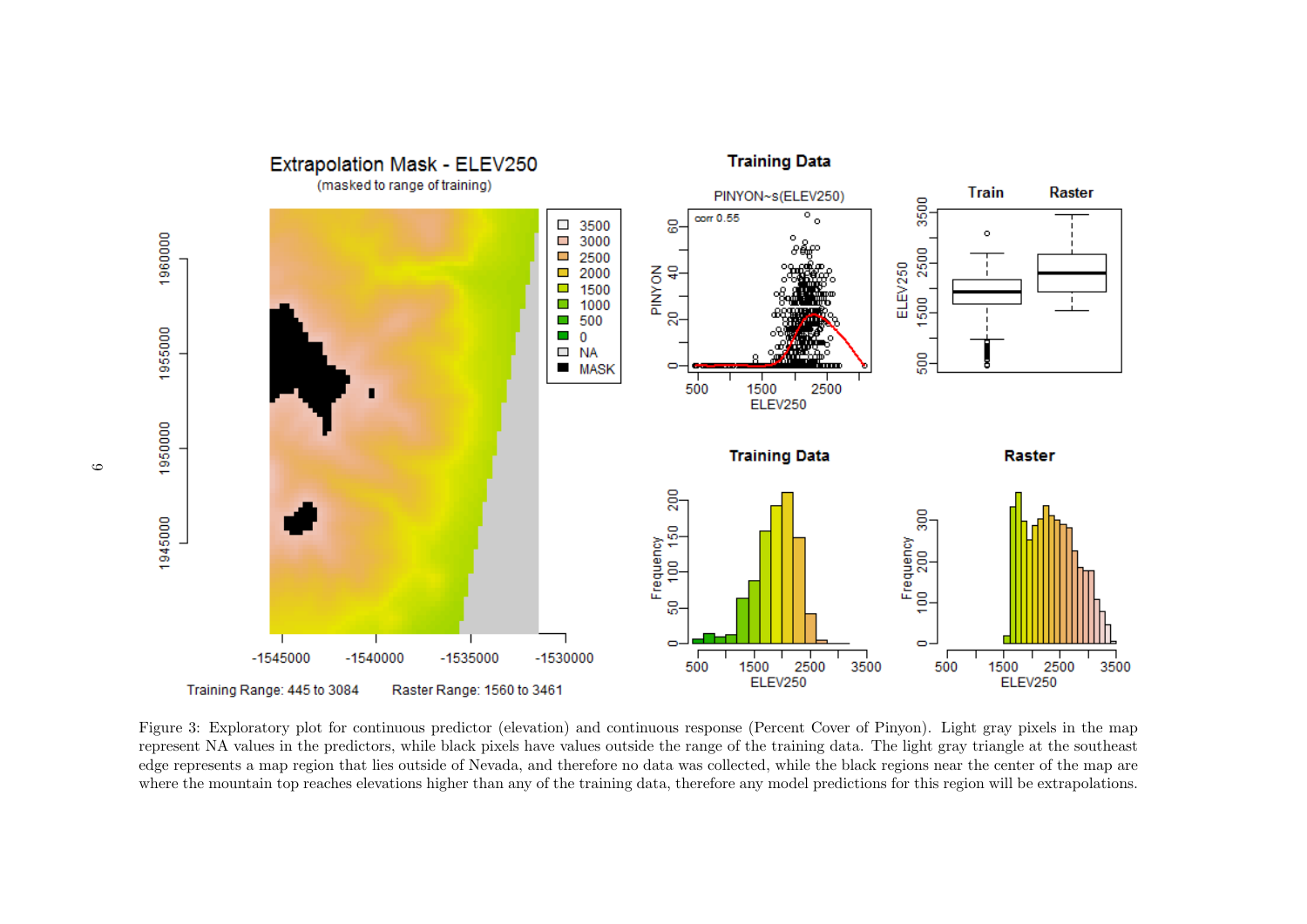

Figure 4: Exploratory plot for factored (categorical) predictor NLCD and continuous response (Percent Cover of Pinyon). Light gray pixels in the map represent NA values in the predictors, while black pixels have predictor categories not found in the training data. Categories not found in the training data are also marked with asterisks in the map legend. Here NLCD classes 41 (deciduous forest) and 43 (mixed forest) were not included in the training data, and are therefor masked out of the exploratory map.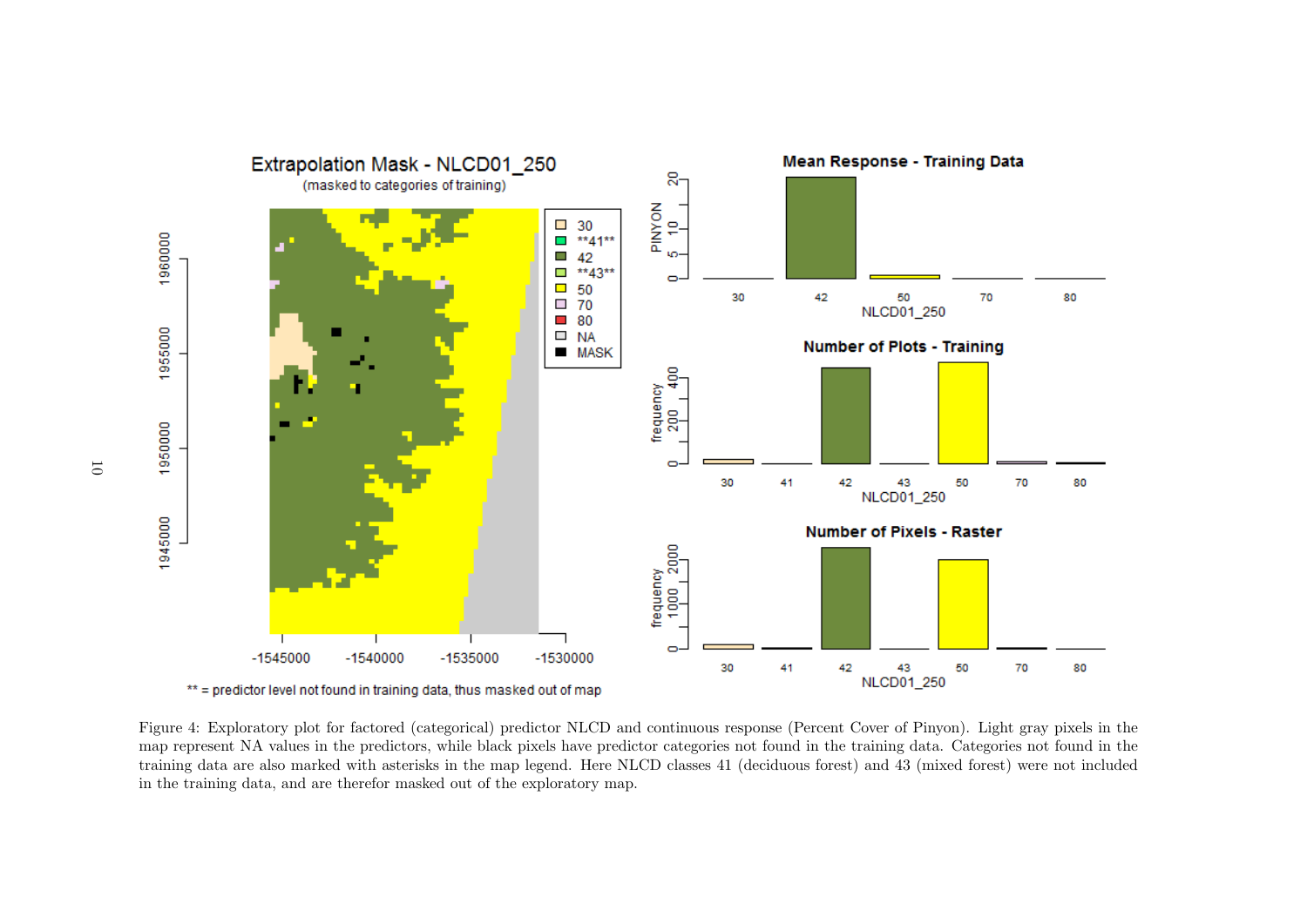## 6 Example 2 - Binary Response

Next we will look at Sage Presence-Absence as a binary response value, and a remote sensing band as a continuous predictor. We will use col.ramp=heat.colors(101) for the map color ramp.

```
R> model.explore( qdata.trainfn=qdata.trainfn,
                folder=folder,
                predList=predList,
                predFactor=predFactor,
                OUTPUTfn="SagePresence",
                response.name="SAGE",
                response.type="binary",
                unique.rowname=unique.rowname,
                device.type=c("png"),
                #cex=1.2,
                # Raster arguments
                rastLUTfn=rastLUTfn,
                na.value=-9999,
                # colors for continuous predictors
                col.ramp=heat.colors(101),
                #colors for categorical predictors
                col.cat=c("wheat1","springgreen2","darkolivegreen4",
                           "darkolivegreen2","yellow","thistle2",
                           "brown2","brown4")
```
### 6.1 Example 2 - Continuous Predictor - Binary Response

*)*

In the exploratory map (Figure 5) you can see a few small areas on the map where the values of the Near Infra Red (NIR2005097) remote sensing band are higher or lower than the values found in the training data.

On the right side, the graphic on the upper left shows relative proportions of Sage Presence to Sage Absence in the training data as a function of NIR2005097. This shows that for the training data plots with values of NIR2005097 between roughly 3250 and 5250 had the highest probability of sage presence.

The box plots in the upper right show that the median values of NIR2005097 is quite similar between the training data and the raster pixels, though the raster pixels had a slightly greater spread.

Note that the box plot for the training data shows outliers, while the box plot for the raster does not. This is due to the method used to produce the plots, rather than a lack of outliers in the raster. The boxplot function in the raster package does not offer the option of showing outliers. The raster package uses sampling on large rasters when making the box plot, to keep memory usage reasonable, but this means it does not check every single pixel to locate all outliers.

Again, the two bottom graphics are again histograms of plot and raster frequency as a function of the predictor variable. Here we see that training data and raster data are roughly similar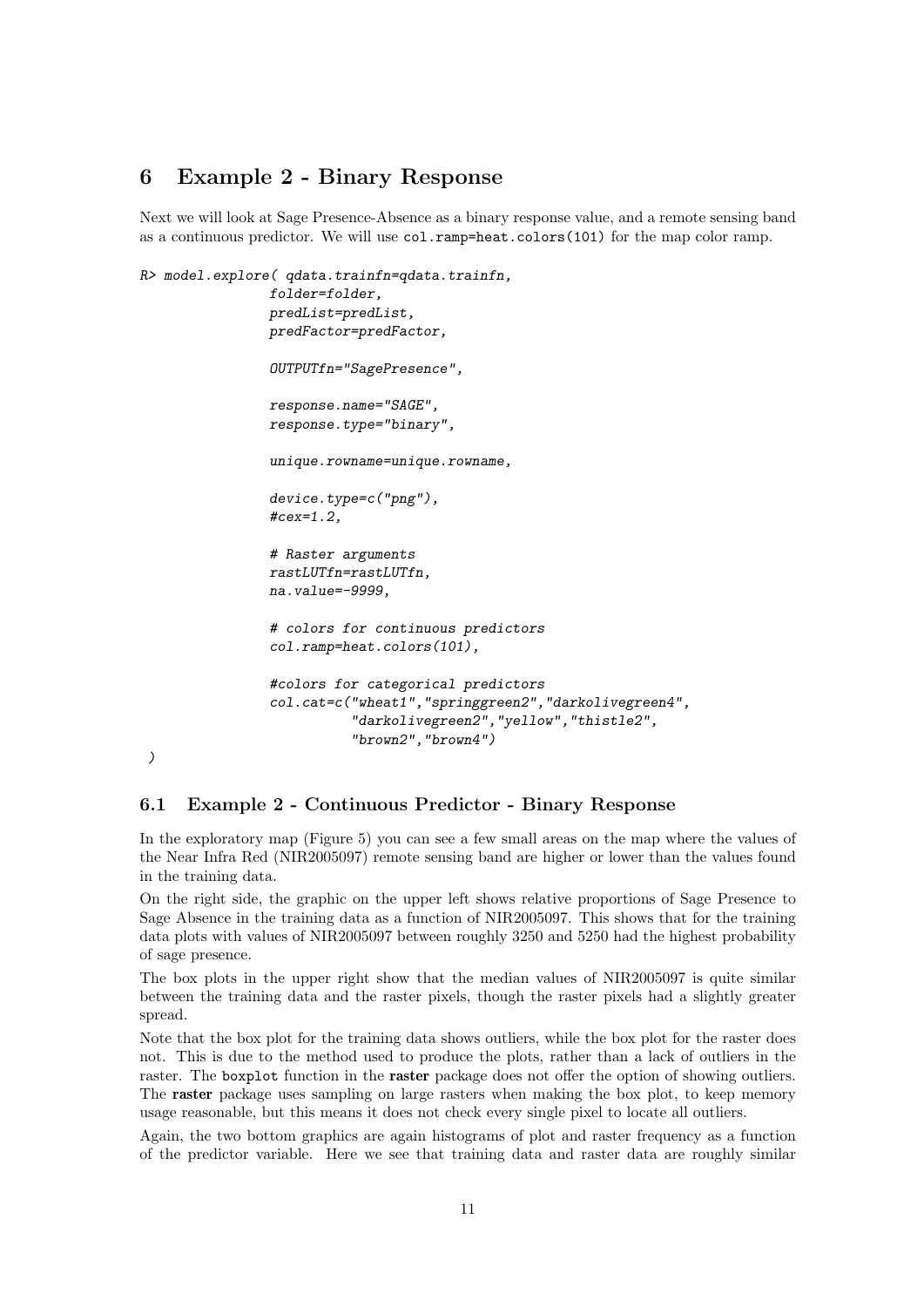across the range of NIR2005097, with most of the training data and raster pixels lying at values of NIR2005097 close to 2000. Though as seen on the box plot, the raster pixels have a wider range than the training data.

## 6.2 Example 2 - Categorical Predictor - Binary Response

This data set only has only categorical predictor (NLCD) so the exploratory plot is very similar to that of Example 1 (Figure 6).

The map and the lower two graphics on the right are based purely on the predictor variable, therefore changing in response variable from Pinyon Percent Cover to Sage Presence has no effect on these portions of the graphic.

The change to a binary response variable, however does change the upper right graphic. For binary Presence-Absence response variables, such as Sage presence, the upper graphic shows the relative proportion of presences and absences in each predictor category of the training data. Here we can see that Sage is relatively common in NLCD categories 42 (evergreen forest), 50 (shrub land), and 70 (herbaceous), very rare in category 30 (barren), and almost non-existent in category 80 (cultivated). Categories 41 (deciduous forest) and 43 (mixed forest) are not found in the training data, and are therefore not included in this graphic.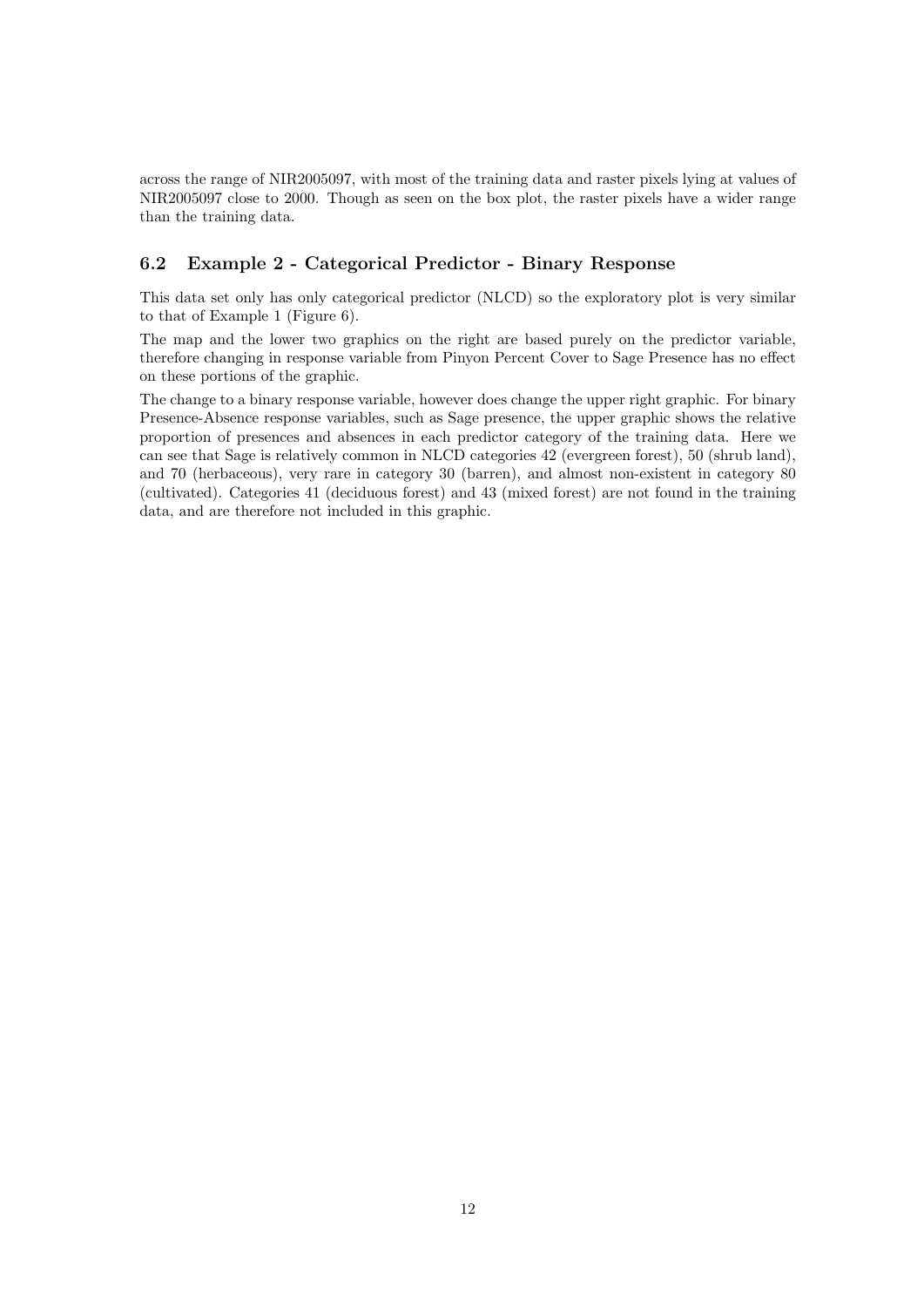Extrapolation Mask - NIR2005097 **Training Data** (masked to range of training) **Train Raster** SAGE 7000 e<br>S absent  $\Box$  8000  $\Box$  present 1960000  $\Box$  7000  $\infty$  $\Box$  6000 5000 NIR2005097 õ  $-5000$ proportion  $\overline{\phantom{a}}$ 4000 3000  $\mathcal{L}_{\mathcal{A}}$ 3000 ÷ 2000 ö  $\mathcal{L}_{\mathcal{A}}$ 1955000  $\blacksquare$  1000  $1000$  $\blacksquare$  0  $\Box$  NA  $\circ$  $\vec{a}$ **MASK** 1250 3250 5250 7250 NIR2005097 1950000 **Training Data** Raster 1000 90 1945000 Frequency<br>600<br>. Frequency 200 ę. 200  $\Box$  $\Box$  $-1545000$  $-1540000$  $-1535000$  $-1530000$ 5000 7000 5000 3000 7000 1000 3000 1000 NIR2005097 NIR2005097 Training Range: 1173 to 7525 Raster Range: 876 to 7598

Figure 5: Exploratory plot for continuous predictor (Near Infared - NIR2005097) and binary response (Sage Presence-Absence). Light gray pixels in the map represent NA values in the predictors and black pixels are predictor values outside the range of the training data. The light gray triangle at the southeast edge represents a map region that lies outside of Nevada, and therefore no data was collected, while the black regions are where the map pixels have values higher or lower than that of the training data, therefore any model predictions for this region will be extrapolations.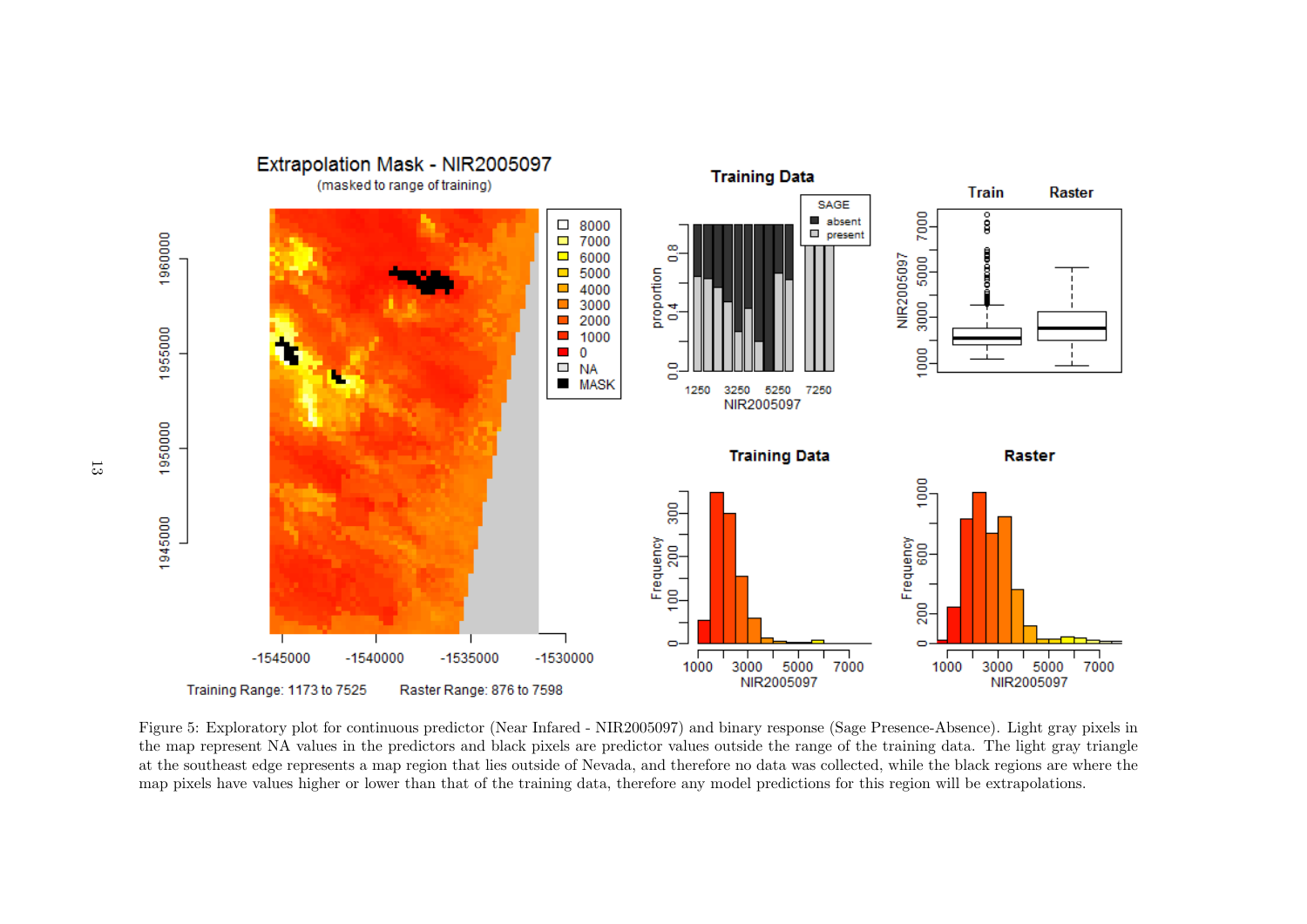

Figure 6: Exploratory plot for factored (categorical) predictor NLCD and binary response (Sage Presence-Absence). Light gray pixels in the map represent NA values in the predictors and black pixels are predictor categories not found in the training the training data. Categories not found in the training data are also marked with asterisks in the map legend. Here NLCD classes 41 (deciduous forest) and 43 (mixed forest) were not included in the training data, and are therefor masked out of the exploratory map.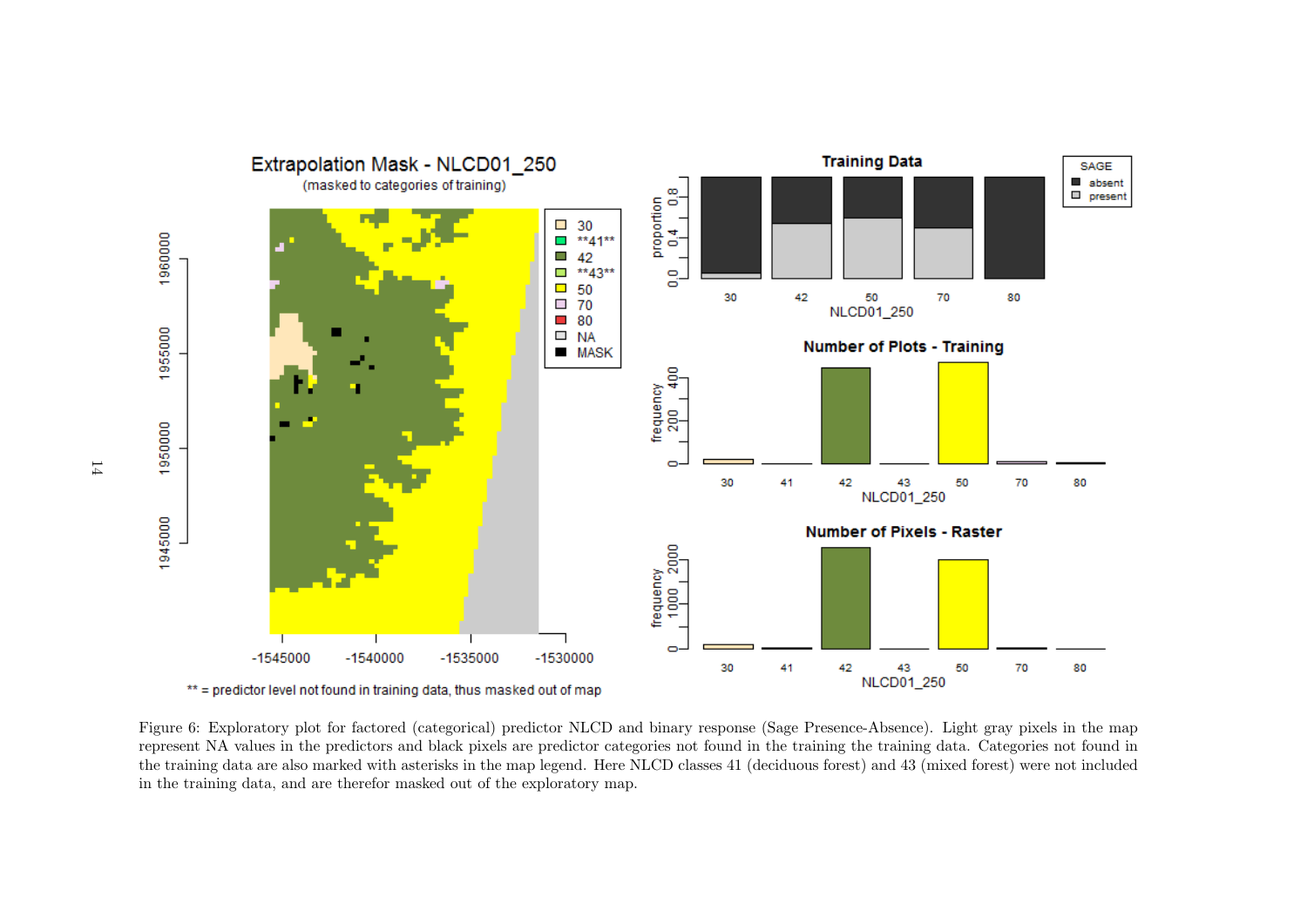# 7 Example 3 - Categorical Response

Example 3 builds a categorical response model for vegetation category. The response variable consists of four categories: TREE, SHRUB, OTHERVEG, and NONVEG.

```
R> model.explore( qdata.trainfn=qdata.trainfn,
                folder=folder,
                predList=predList,
                predFactor=predFactor,
                OUTPUTfn="VegCat",
                response.name="VEGCAT",
                response.type="categorical",
                unique.rowname=unique.rowname,
                device.type=c("png"),
                #cex=1.2,
                # Raster arguments
                rastLUTfn=rastLUTfn,
                na.value=-9999,
                # colors for continuous predictors
                col.ramp=heat.colors(101),
                #colors for categorical predictors
                col.cat=c("wheat1","springgreen2","darkolivegreen4",
                           "darkolivegreen2","yellow","thistle2",
                           "brown2","brown4")
```
### 7.1 Example 3 - Continuous Predictor - Categorical Response

*)*

In the exploratory map (Figure 7) you can see a few small areas on the map where the values of the Near Infra Red (NIR2005097) remote sensing band are higher or lower than the values found in the training data.

On the right side, the graphic on the upper left shows relative proportions of Sage Presence to Sage Absence in the training data as a function of NIR2005097. This shows that for the training data plots with values of NIR2005097 between roughly 3250 and 5250 had the highest probability of sage presence.

The box plots in the upper right show that the median values of NIR2005097 is quite similar between the training data and the raster pixels, though the raster pixels had a slightly greater spread.

Note again that the box plot for the training data shows outliers, while the boxplot for the raster does not. This is due to the method used to produce the plots, rather than a lack of outliers in the raster.

Again, the two bottom graphics are again histograms of plot and raster frequency as a function of the predictor variable. Here we see that training data and raster data are roughly similar across the range of NIR2005097, with most of the training data and raster pixels lying at values of NIR2005097 close to 2000. Though as seen on the box plot, the raster pixels have a wider range than the training data.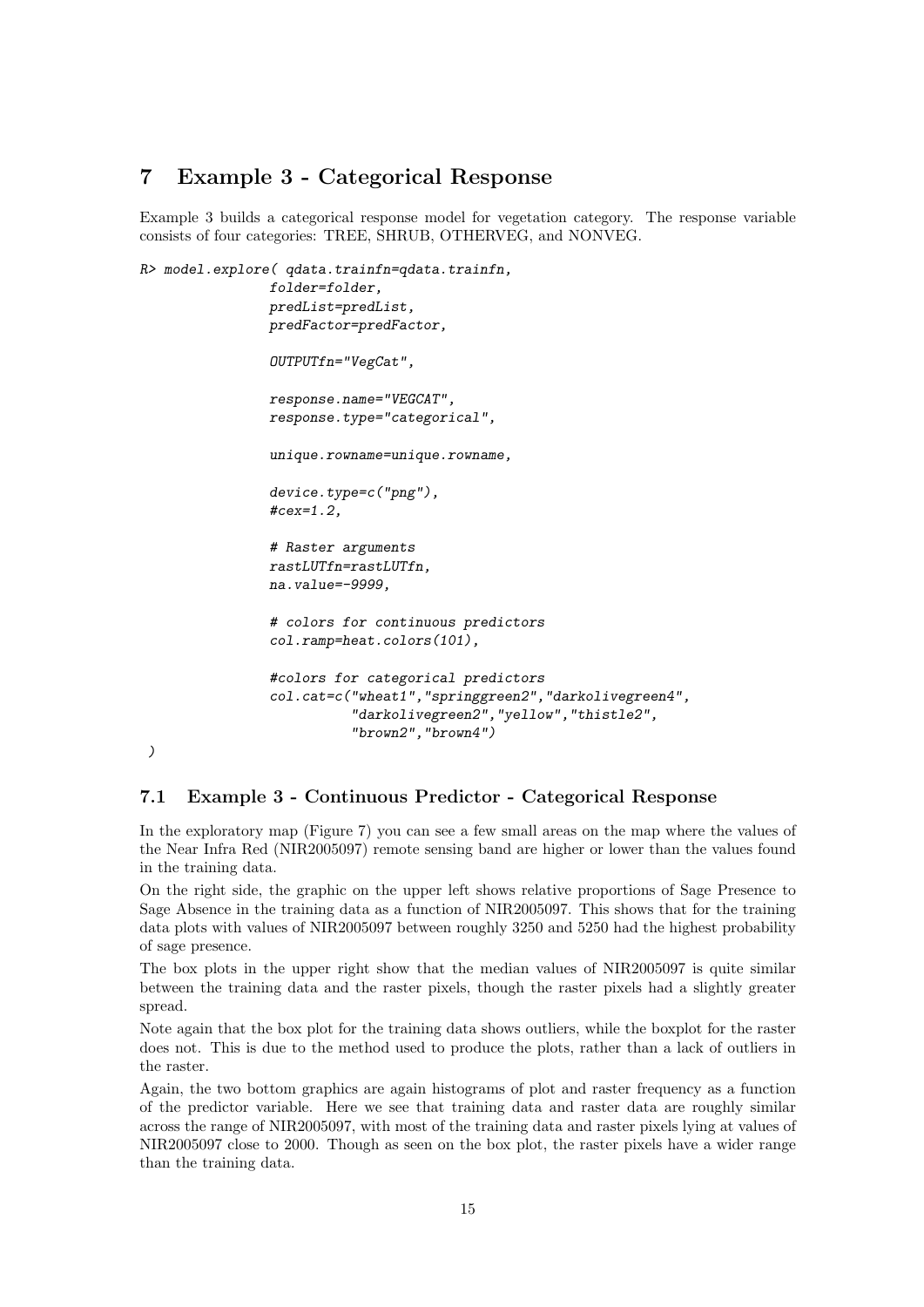#### 7.2 Example 3 - Categorical Predictor - Categorical Response

This dataset only has only categorical predictor (NLCD) so the exploratory plot is very similar to that of Example 1 and 2 (Figure 8).

The change to a binary response variable, however does change the upper right graphic. The upper right graphic shows the relative proportion of the response categories in each predictor category of the training data. Here we can see that in the training data Vegcat=TREE is predominatly found in NLCD categories 42 (evergreen forest). Vegcat=SHRUB is modtly found in 50 (shrubland), though there are also some SHRUB plots in 70 (herbaceous). Vegcat=OTHERVEG dominates 70 (herbaceous) and 80 (cultivated). Not surprisingly most NLCD category 30 (barren) training plots are Vegcat=NONVEG, but there are also substation proportions of NLCD 42 (evergreen forest) and 50 (shrubland) classified as Vegcat=NONVEG.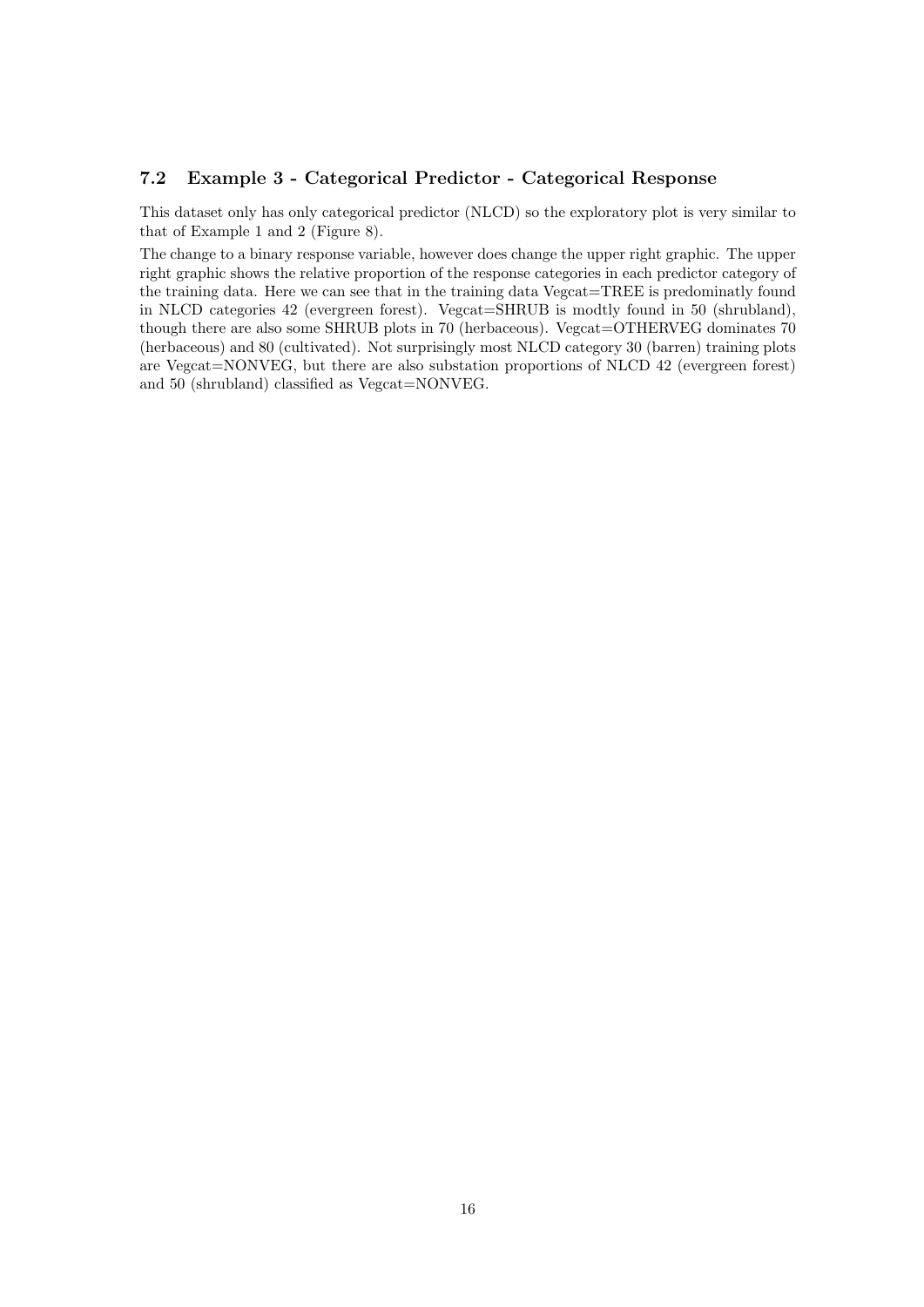Extrapolation Mask - RED2005097 **Training Data** (masked to range of training) **Train Raster** VEGCAT **E** TREE<br>**E** SHRUB ठ  $\Box$  10000  $\bullet$ 1960000 OTHERVES  $\Box$  8000  $\infty$ 6000  $\Box$  6000 RED2005097 õ ٤ 4000 proportion ā  $\mathcal{L}_{\mathcal{A}}$ 2000  $\mathcal{L}_{\mathcal{A}}$  $\blacksquare$  0 ÷ **NA** õ  $\Box$ 2000 1955000  $MASK$  $\circ$  $\vec{a}$ 6500 500 3500 RED2005097 1950000 **Training Data** Raster 1200 1945000 400 Frequency<br>200 400 Frequency<br>400 800  $\bullet$  $\circ$  $-1545000$  $-1540000$  $-1535000$  $-1530000$ 6000 2000 2000 6000 RED2005097 RED2005097 Raster Range: 455 to 8239 Training Range: 636 to 8649

Figure 7: Exploratory plot for continuous predictor (Red band - RED2005097) and categorical response (Vegetation category - VEGCAT). Light gray pixels in the map represent NA values in the predictors and black pixels are predictor values outside the range of the training data. The light gray triangle at the southeast edge represents a map region that lies outside of Nevada, while the black regions where the map pixels have values higher or lower than that of the training data, therefore any model predictions for this region will be extrapolations.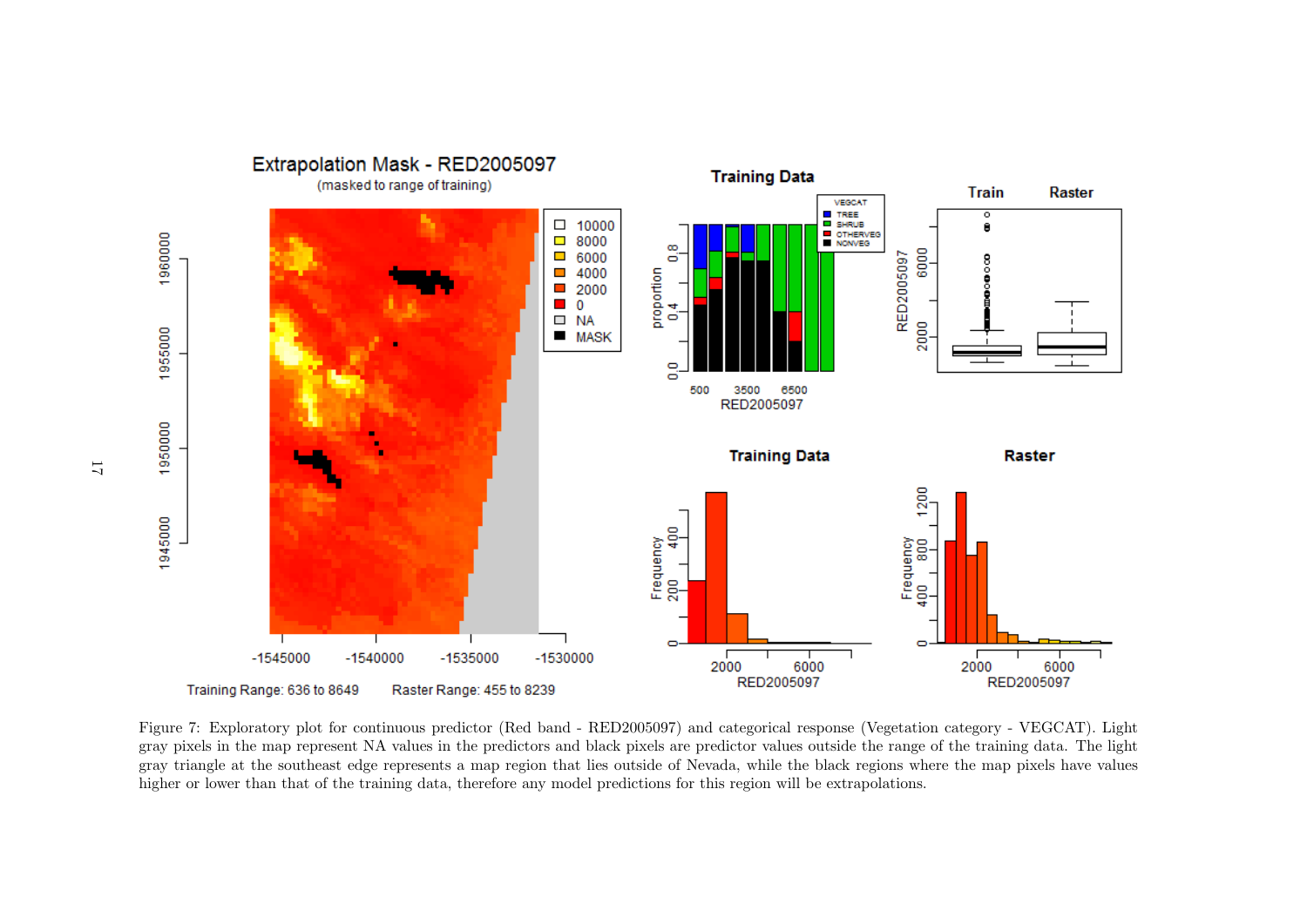Response - Training Data Extrapolation Mask - NLCD01 250 **VEGCAT** .<br>(masked to categories of training)  $\blacksquare$  TREE  $\infty$  $\overline{\phantom{a}}$ **SHRUB** proportion $\begin{bmatrix}0.4 & 0.8\ 0.1 & 1\end{bmatrix}$  $\overline{\phantom{a}}$ **OTHERVEG NONVEG**  $\blacksquare$  $\Box$  30 1960000  $\overline{\phantom{a}}$ \*\*41\*\*  $\overline{\phantom{a}}$ 42  $\overline{\phantom{a}}$ \*\*43\*\*  $\bullet$ d  $\blacksquare$ 50 30 42 50 70 80  $\overline{20}$ **NLCD01 250**  $\overline{\phantom{a}}$ 80 1955000  $\Box$  NA **Number of Plots - Training**  $MASK$  $\frac{6}{4}$ frequency  $\frac{1}{200}$ 1950000  $\sim$ 30 41 42 43 50 70 80 NLCD01\_250 1945000 **Number of Pixels - Raster** frequency<br>1000 2000  $\Box$  $-1545000$  $-1540000$  $-1535000$  $-1530000$  $43$ <br>NLCD01\_250 30 41 42 50 70 80 \*\* = predictor level not found in training data, thus masked out of map

Figure 8: Exploratory plot for factored (categorical) predictor NLCD and categorical response (Vegetation category - VEGCAT). Light gray pixels in the map represent NA values in the predictors and black pixels are predictor categories not found in the training the training data. Categories not found in the training data are also marked with asterisks in the map legend. Here NLCD classes 41 (deciduous forest) and 43 (mixed forest) were not included in the training data, and are therefor masked out of the exploratory map.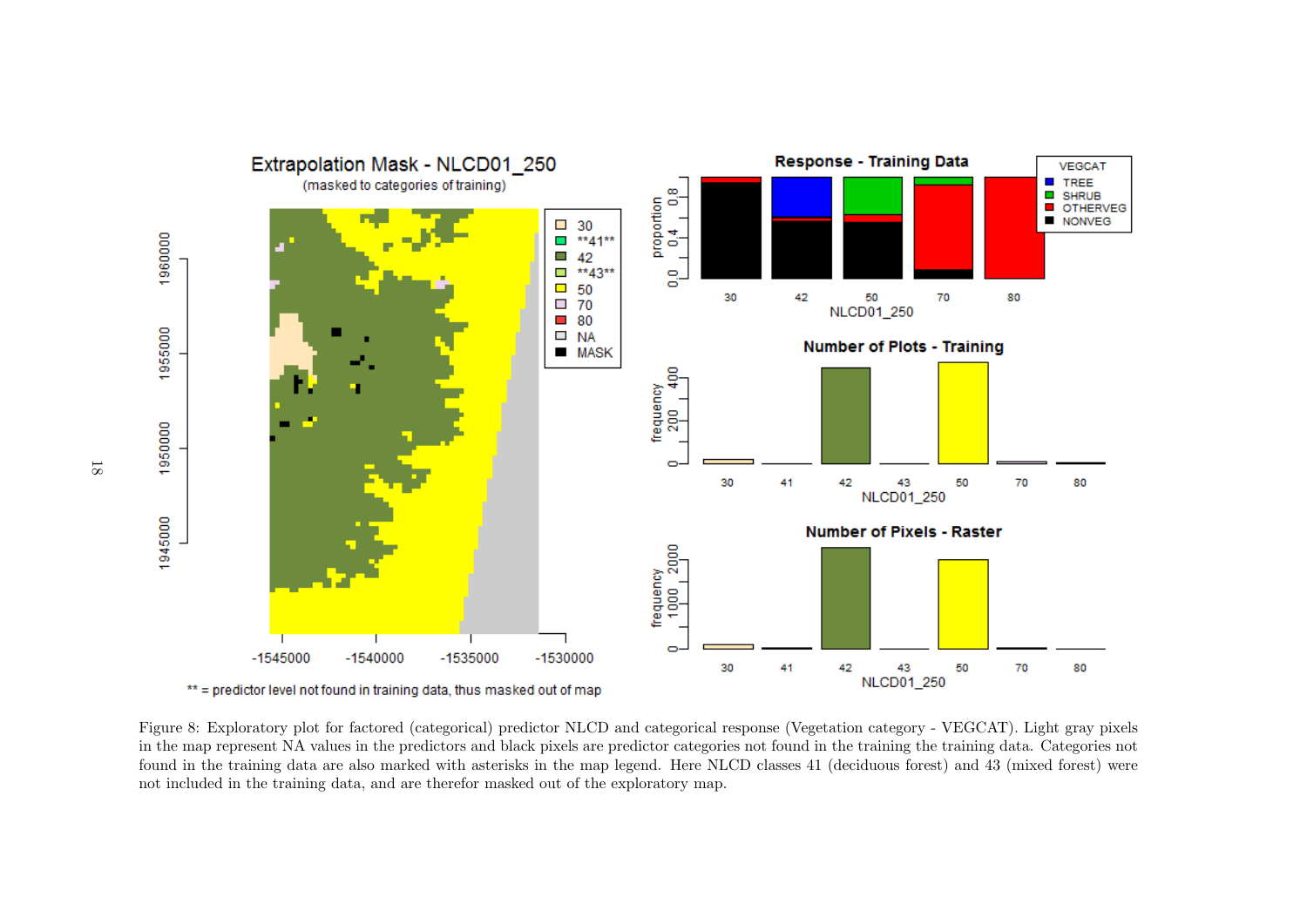# 8 Overall Mask for All Predictors

The model.explore function outputs an overall mask raster showing pixels where any of the predictors had NA values or values lying outside the range of the training data (Figure 9). This can be used on the final prediction map, to mask out regions were the model is extrapolating.

If you wish to save the individual masks for each predictor variable, set argument create.extrapolation.masks=TRUE and a multi layer raster will be produces with one layer for each predictor variable in predList. The layers in this file will be in the same order as the predictors in predList.

## References

- E. Freeman. ModelMap: An R Package for Modeling and Map production using Random Forest and Stochastic Gradient Boosting. USDA Forest Service, Rocky Mountain Research Station, 507 25th street, Ogden, UT, USA, 2009. URL http://CRAN.R-project.org/. eafreeman@fs.fed.us.
- T. S. Frescino, G. G. Moisen, K. A. Megown, V. J. Nelson, Elizabeth, Freeman, P. L. Patterson, M. Finco, K. Brewer, and J. Menlove. Nevada photo-based inventory pilot(npip) photo sampling procedures. Gen. Tech. Rep. RMRSGTR-222, U.S. Departmentof Agriculture, Forest Service, Rocky Mountain Research Station., Fort Collins, CO, 2009.
- D. Gesch, M. Oimoen, S. Greenlee, C. Nelson, M. Steuck, and D. Tyler. The national elevation dataset. photogrammetric engineering and remote sensing. Photogrammetric Engineering and Remote Sensing, 68:5–11, 2002.
- C. Homer, C. Huang, L. Yang, B. Wylie, and M. Coan. Development of a 2001 national land-cover database for the united states. Photogrammetric Engineering and Remote Sensing, 70:829–840, 2004.
- A. Huete, K. Didan, T. Miura, E. P. Rodriguez, X. Gao, and L. G. Ferreira. Overview of the radiometric and biophysical performance of the modis vegetation indices. Remote Sensing of Environment, 83:195–213, 2002.
- C. O. Justice, J. R. G. Townshend, E. F. Vermote, E. Masuoka, R. E. Wolfe, N. Saleous, D. P. Roy, and J. T. Morisette. An overview of modis land data processing and product status. Remote Sensing of Environment, 83:3–15, 2002.
- R Development Core Team. R: A Language and Environment for Statistical Computing. R Foundation for Statistical Computing, Vienna, Austria, 2008. URL http://www.R-project.org. ISBN 3-900051-07-0.
- T. Wei. corrplot: Visualization of a correlation matrix, 2013. URL http://CRAN.R-project.org/package=corrplot. R package version 0.73.